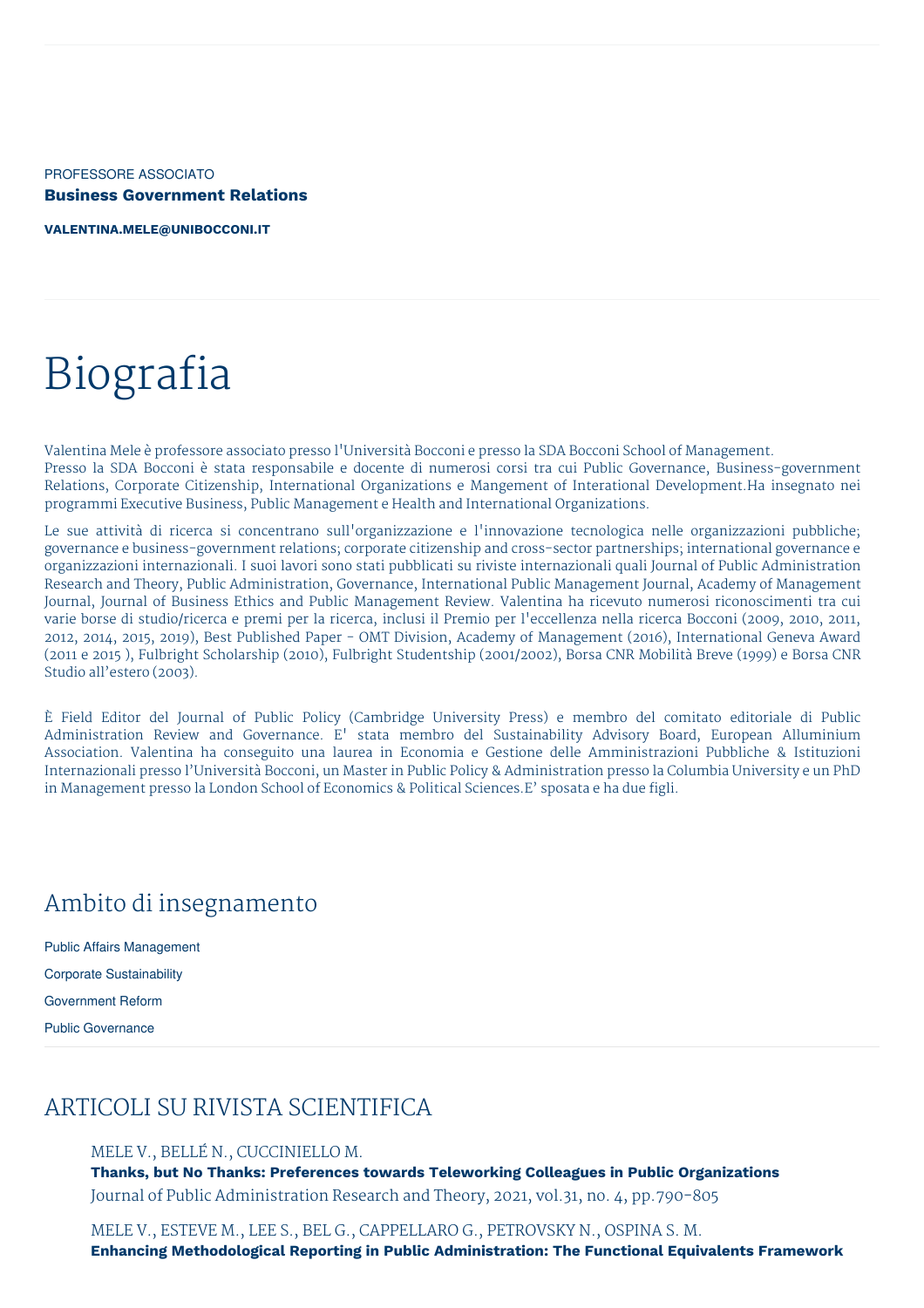The American Review of Public Administration, 2020, vol.50, no. 8, pp.811-824

BERTELLI A. M., MELE V., WOODHOUSE E. F. **Corruption, Democracy, and Privately Financed Infrastructure** Administration & Society, 2020

OSBORNE S., MELE V., BRANDSEN T., NEMEC J., VAN GENUGTEN M., FLEMIG S. **Risking innovation. Understanding risk and public service innovation—evidence from a four nation study** Public Money & Management, 2020, vol.40, no. 1, pp.52-62

BERTELLI A. M., MELE V., WHITFORD A.

**When new public management fails: infrastructure public–private partnerships and political constraints in developing and transitional economies**

Governance, 2020, vol.33, no. 3, pp.477-493

MELE V., BELARDINELLI P.

**Mixed Methods in Public Administration Research: Selecting, Sequencing, and Connecting** Journal of Public Administration Research and Theory, 2019, vol.29, no. 2, pp.334-347

BELLÉ N., MELE V., BELARDINELLI P., CANTARELLI P.

**On iron cages and suboptimal choices: An experimental test of the micro-foundations of isomorphism in the public sector**

International Public Management Journal, 2019, vol.22, no. 2, pp.373-414

MELE V., CAPPELLARO G. **Cross-level coordination among international organizations: Dilemmas and practices** Public Administration, Dicembre, 2018, vol.96, no. 4, pp.736-752

MELE V., ANDERFUHREN-BIGET S., VARONE F.

**Conflicts Of Interest In International Organizations: Evidence From Two United Nations Humanitarian Agencies**

Public Administration, 2016, vol.94, no. 2, pp.490-508

COMPAGNI A., MELE V., RAVASI D.

**How early implementations influence later adoptions of innovation: Social positioning and skill reproduction in the diffusion of robotic surgery**

Academy of Management Journal, 2015, vol.58, no. 1, pp.242-278

MELE V., COMPAGNI A., CAVAZZA M.

**Governing through evidence: a study of technological innovation in health care** Journal of Public Administration Research and Theory, 2014, vol.24, no. 4, pp.843-877

MELE V., ONGARO E.

**Public Management Reform in a Context of Political Instability: Italy 1992-2007** International Public Management Journal, 2014, vol.17, no. 1, pp.1-31

MELE V., SCHEPERS D.

**E Pluribus Unum? Legitimacy Issues and Multi-stakeholder Codes of Conduct** Journal of Business Ethics, 2013, no. 118(3), pp.561-576

BACCARO L., MELE V.

**Pathologies of Path-Dependency? The ILO and the Challenges of 'New Governance'.** Industrial & Labor Relations Review, 2012, vol.65, no. 2, pp.195-224

BACCARO L., MELE V.

**For lack of anything better?International organizations and global corporate codes** Public Administration Review, 2011, vol.89, no. 2, pp.451-470

MELE V., COMPAGNI A.

**Explaining the unexpected Success of the Smoking Ban in Italy: Political Strategy and Transition to Practice, 2000-2005**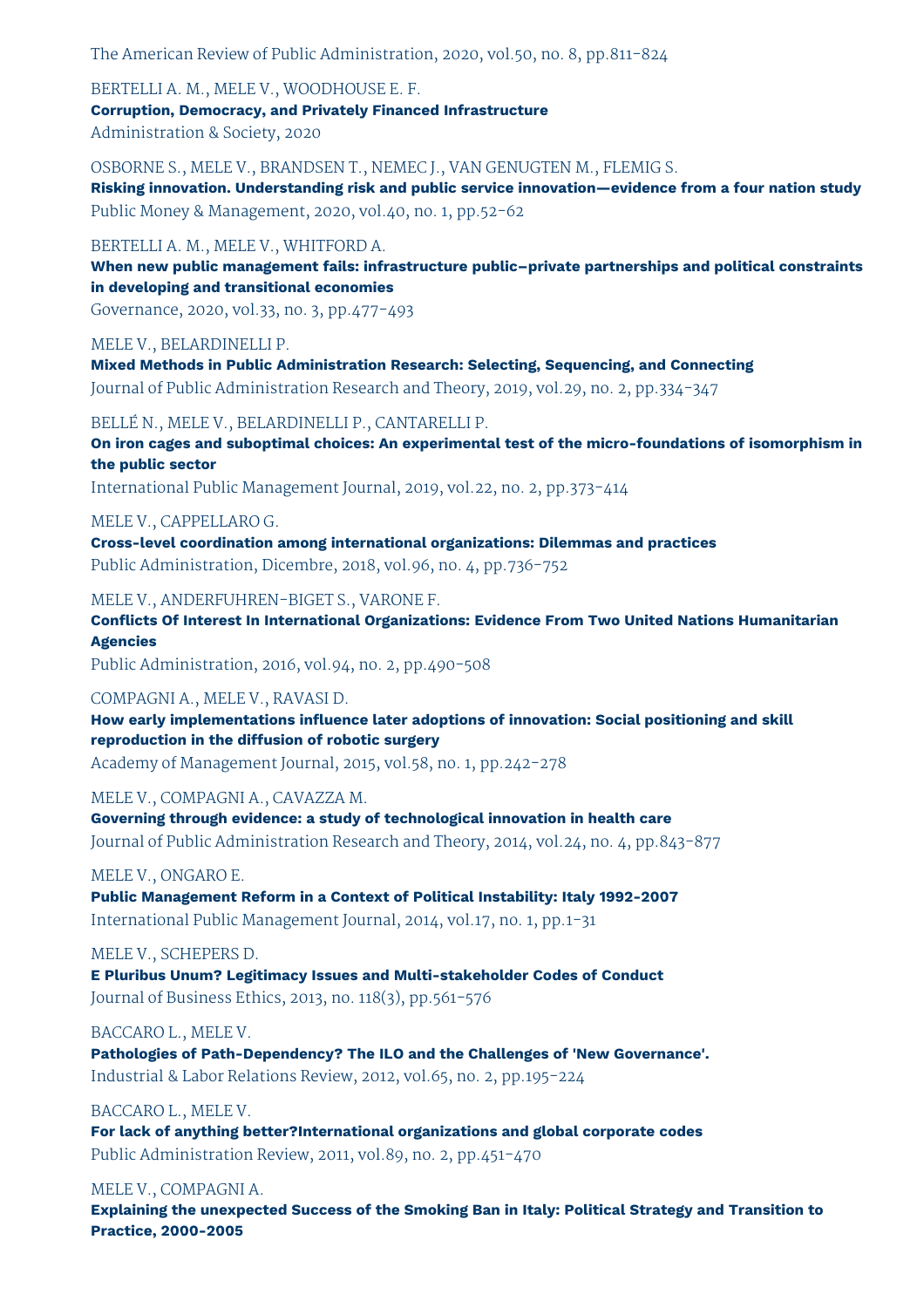Public Administration, 2010, vol.88, no. 3, pp.819-835

#### MELE V.

**Innovation Policy in Italy (1993-2002): Understanding the Invention and Persistence of a Public Management Reform**

Governance, 2010, vol.23, no. 2, pp.251-276

#### MELE V.

**Explaining programmes for change: Electronic government policy in Italy (1993 – 2003)** Public Management Review, 2008, vol.10, no. 1, pp.21-49

#### MELE V.

**Paradigmi e progetti di E-Government: l'impatto delle ICT sul settore pubblico**

Economia & Management, 2003, no. 3, pp.79-90

#### MELE V.

**L'ambito di intervento della pubblica amministrazione nell'era digitale: alcune teorie e primi spunti di analisi**

Azienda Pubblica, 2001, vol.4, pp.415-434

## MONOGRAFIE O TRATTATI SCIENTIFICI

#### MELE V., BUCCOLIERO L., NASI G., CALCIOLARI S.

**Verso l'ospedale virtuale. Aspetti socio-sanitari ed economico-gestionali della teleassistenza domiciliare** Franco Angeli, Milano, Italia, 2001

# CONTRIBUTI IN VOLUME, CAPITOLI O SAGGI SCIENTIFICI

#### BARBIERI M., MELE V., VIDÈ F.

Le prospettive dello smart working nella PA: riflessioni e spunti in Reactive PA. Lezioni dalla Pandemia per il *Cambiamento della Pubblica Amministrazione* G. Valotti (a cura di), Egea, chap. 9, pp.239-255, 2022

#### BELARDINELLI P., MELE V.

**Mixed methods in public administration: advantages and challenges** in *Handbook of Research Methods in Public Administration, Management and Policy* Eran Vigoda-Gadot, Dana R. Vashdi (a cura di), Edward Elgar Publishing, pp.28-41, 2020

#### MELE V., ASQUER A.

**Policy-Making and Public Management** in *The Palgrave Handbook of Public Administration and Management in Europe* Edoardo Ongaro, Sandra Van Thiel (a cura di), Palgrave Macmillan UK, pp.517-533, 2018

#### MELE V.

**Analyzing policies for government innovation in practice: electronic government policy in Italy,1993–2003** in *Handbook of Innovation in Public Services*

S. Osborne, L. Brown (a cura di), Edward Elgar Publishing, chap. 18, pp.269-287, 2014

#### MELE V.

**Paradigm and practice. The Innovative Organization to deal with E-Government** in *Practicing E-Government: A Global Perspective*

Mehdi Khosrow-Pour (a cura di), OECD Publishing, pp.289-309, 2005